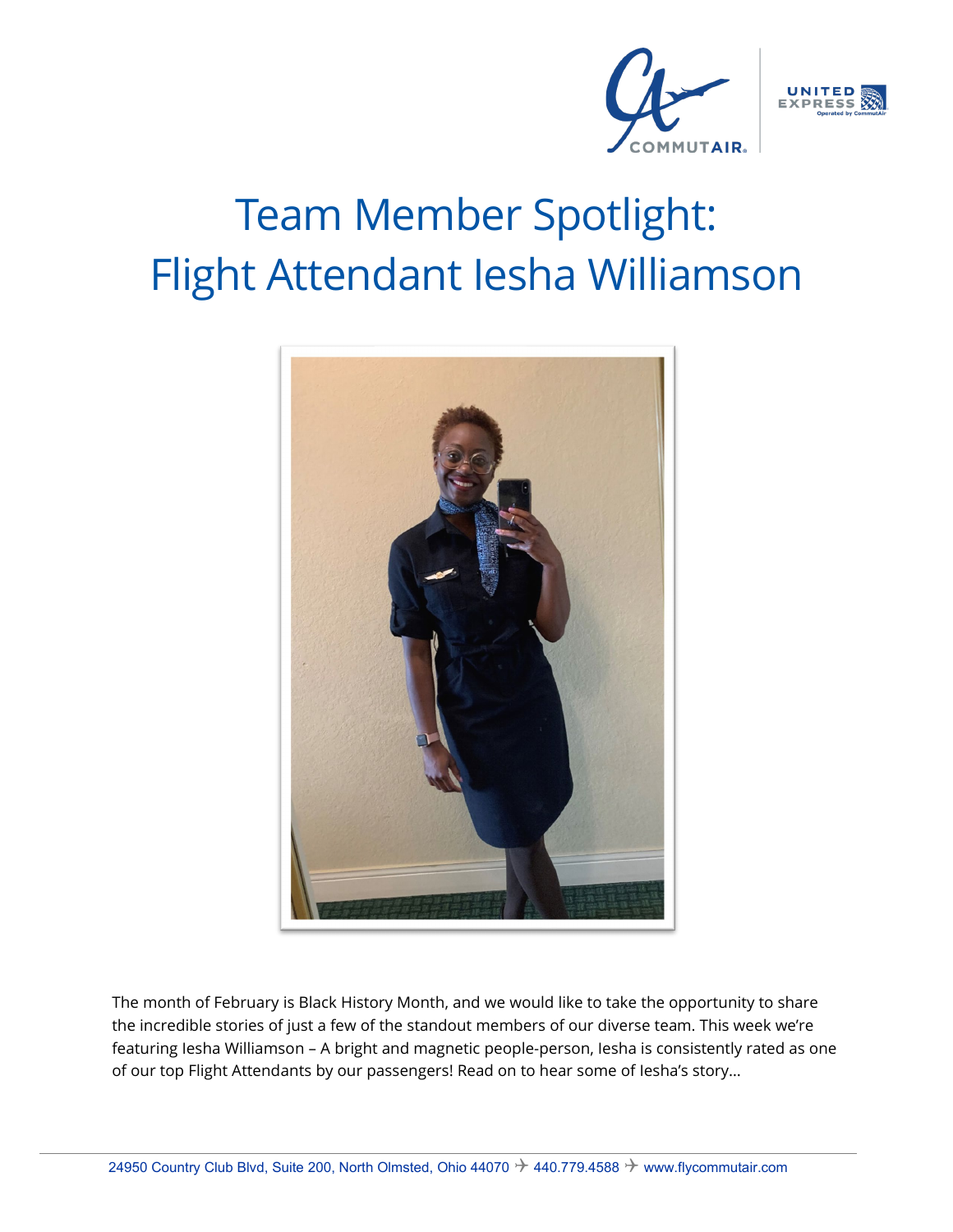

#### When did your interest in aviation start?

"My mother was born in Jamaica but was raised in Toronto. She eventually moved to Washington DC where she met my father and had me and my sister (I won't discuss which is the favorite – hint: *it's me.*). So growing up I had a strong connection to the Toronto area and every summer, my mom would send us back up there to visit with my grandma and extended family. So every single year, we would take the two flights out and back just after school ended and about a week before we started up again. And even from that young age - I just always felt so comfortable on the plane! I loved it!

On those flights to and from Toronto as a child, I realized you don't really see the pilots very much. The Flight Attendants are really the people you interact with and remember when you get off a flight. They embody the airline that you fly. As I grew up, I realized how much I wanted to become a Flight Attendant and talked about it to the point that my friends and family were like, "we get it Iesha…you're going to be a Flight Attendant…we've heard this story before!"

# What's it like being a Flight Attendant and achieving your dream?

"I've been flying for about three years now, and there's always a small degree of stress associated with flying – making sure to keep everyone safe and being on time, but I have fun! On every flight I take, I make sure to have a real interaction with at least one passenger. I love the opportunities to make little friendships and connections during my daily travels. One time we were delayed, and I just sat down with a group of women who were on my flight and started talking! I learned they were going to NYC to visit one of their daughters, and then heading into D.C. for a few days, which is where I live! So I end up playing 'tour-guide' and telling them all the best spots to eat and things to do…and before we ever even boarded we were all friends! The more you fly and get into the role, the more people you recognize and get to know your regular passengers and can take care of everyone!"



## What do your plans look like for the future?

"This isn't a job for me – it's a career! I plan on staying in aviation. I've considered becoming a pilot and thought about some other avenues that I could pursue in the industry, because I really enjoy being part of the representation that I looked up to as a kid! Even though it's getting much better, there still really aren't that many African Americans or women that have a career in aviation. When